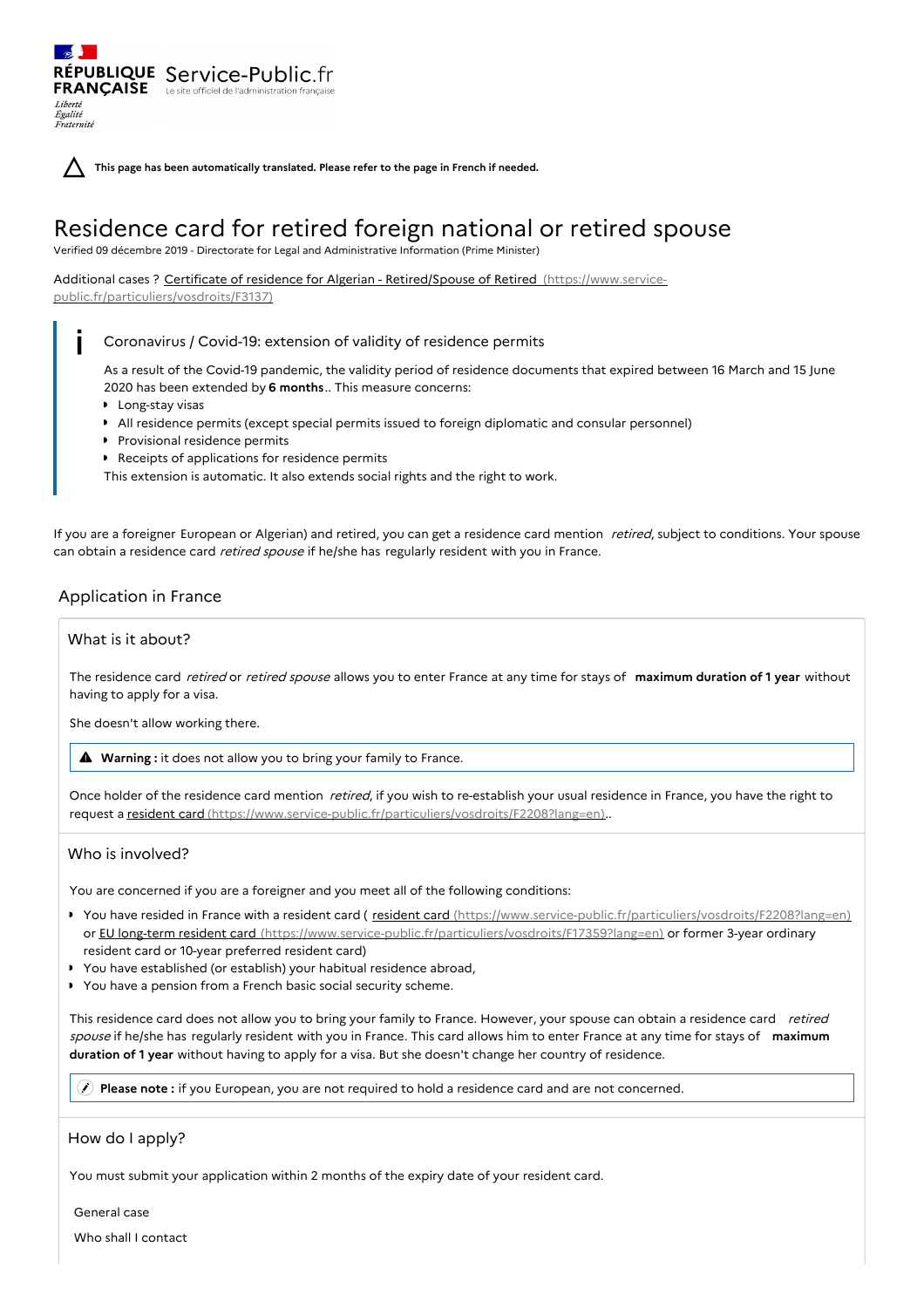- Prefecture ¤ [\(http://www.interieur.gouv.fr/Le-ministere/Prefectures\)](http://www.interieur.gouv.fr/Le-ministere/Prefectures)
- **Sub-prefecture & [\(http://www.interieur.gouv.fr/Le-ministere/Prefectures\)](http://www.interieur.gouv.fr/Le-ministere/Prefectures)**

**Warning :** some sub-prefectures cannot do the paperwork. Find out more on the website of your prefecture.

#### In Paris

Who shall I contact

Prefecture de Police de Paris - Residence permit service [\(https://www.prefecturedepolice.interieur.gouv.fr/Demarches/Particulier/Ressortissants-etrangers/Ressortissants-etrangers/Titres](https://www.prefecturedepolice.interieur.gouv.fr/Demarches/Particulier/Ressortissants-etrangers/Ressortissants-etrangers/Titres-de-sejour-Nous-contacter)de-sejour-Nous-contacter)

If your file is complete, you receive a receipt [\(https://www.service-public.fr/particuliers/vosdroits/F15763?lang=en\)](https://www.service-public.fr/particuliers/vosdroits/F15763?lang=en) waiting for the prefecture to respond.

## Parts to supply

#### For retired card

- Your passport
- Justification that you have established (or establish) your habitual residence abroad
- Extract of registration proving your rights issued by the organization paying your pension or your last tax certificate (or a photocopy of one of these documents if you do not have an original)
- **DED** Justification for your residence in France with a resident card
- 1 identity photos [\(https://www.service-public.fr/particuliers/vosdroits/F10619?lang=en\)](https://www.service-public.fr/particuliers/vosdroits/F10619?lang=en)
- Declaration of non-polygamy if you are married and a national of a state that allows it

#### For the Joint Retirement Card

- Your passport
- Justification that you have established (or establish) your habitual residence abroad
- Copy of residence card *retired* or a certificate of entitlement issued by the organization paying your pension or your last tax certificate (or a photocopy of one if you do not have an original)
- **I** Justification for your residence in France with your spouse
- 1 identity photos [\(https://www.service-public.fr/particuliers/vosdroits/F10619?lang=en\)](https://www.service-public.fr/particuliers/vosdroits/F10619?lang=en)
- Declaration of non-polygamy if you are married and a national of a state that allows it

## Cost

You must pay €25 (stamp duty) by tax stamps [\(https://www.service-public.fr/particuliers/vosdroits/F33071?lang=en\)](https://www.service-public.fr/particuliers/vosdroits/F33071?lang=en)..

Stamps are requested when you agree to your request or when you hand over your card. Check with your prefecture.

## Processing folder

#### **Issuing the card**

Répondez aux questions successives et les réponses s'afficheront automatiquement

Your request is accepted

If your application is accepted, you are summoned to the prefecture for the issue of the title.

Your request is denied If the prefect has notified you of the refusal

The prefect's decision is yours notified by reasoned letter (explicit decision). Such refusal shall be accompanied, unless otherwise provided, by obligation to leave French territory (OQTF) [\(https://www.service-public.fr/particuliers/vosdroits/F18362?lang=en\)](https://www.service-public.fr/particuliers/vosdroits/F18362?lang=en) fixing the country to which you will be returned.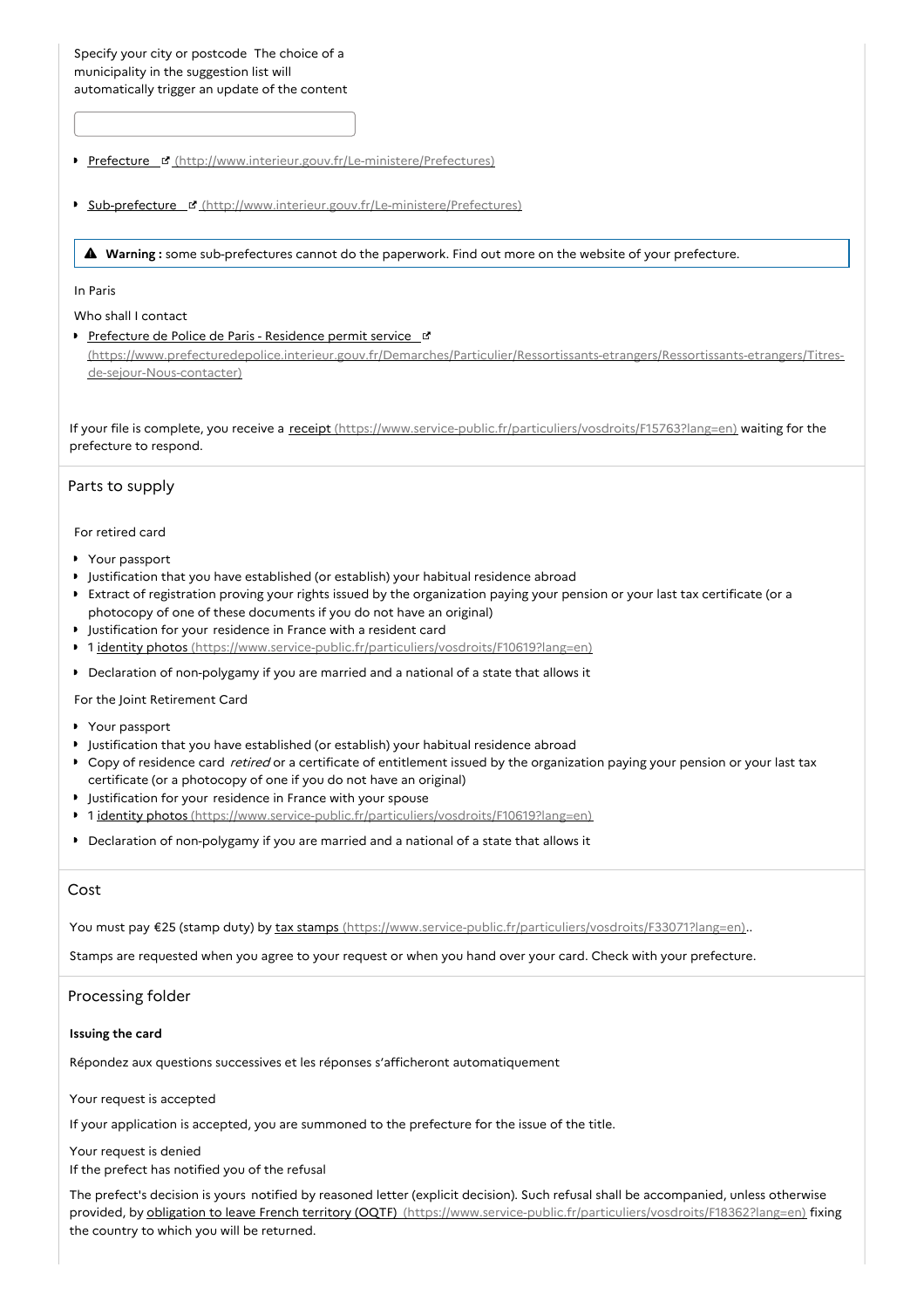You can form a appeal to the administrative tribunal [\(https://www.service-public.fr/particuliers/vosdroits/F2478?lang=en\)](https://www.service-public.fr/particuliers/vosdroits/F2478?lang=en) (within 48 hours, 15 days or 30 days depending on the type of OQTF).

No reply from the prefect on your request

If the prefecture has not replied to the expiry of the validity of the receipt, it is an implicit refusal.

You can train within 2 months:

- **administrative appeal** [\(https://www.service-public.fr/particuliers/vosdroits/F2474?lang=en\)](https://www.service-public.fr/particuliers/vosdroits/F2474?lang=en) (ex gratia before the prefect and/or hierarchical remedy before the Minister of the Interior),
- **and/or a contentious appeal before the administrative tribunal [\(https://www.service-public.fr/particuliers/vosdroits/F2478?](https://www.service-public.fr/particuliers/vosdroits/F2478?lang=en)** lang=en)..

 **Warning :** if your receipt expires and you do not have <sup>a</sup> response from the prefecture, the processing time may be extended. In this case, you can obtain the renewal of your receipt at the foreign office of your prefecture.

The card is given to you by the prefecture or sub-prefecture where you applied.

## Card validity period

The cards retired (or retired spouse) is valid **10 years** and renewable.

## Card Renewal

You must submit your card application within 2 months of the expiry date of your credit card retired..

If you file your application after the deadline, except in cases of force majeure or presentation of a valid visa, you will have to pay, in addition to the cost of the card, a visa fee to regularize €180..

General case

Who shall I contact Specify your city or postcode The choice of a municipality in the suggestion list will automatically trigger an update of the content

- Prefecture & [\(http://www.interieur.gouv.fr/Le-ministere/Prefectures\)](http://www.interieur.gouv.fr/Le-ministere/Prefectures)
- **Sub-prefecture & [\(http://www.interieur.gouv.fr/Le-ministere/Prefectures\)](http://www.interieur.gouv.fr/Le-ministere/Prefectures)**

**Warning :** some sub-prefectures cannot do the paperwork. Find out more on the website of your prefecture.

#### In Paris

Who shall I contact

Prefecture de Police de Paris - Residence permit service\_ [\(https://www.prefecturedepolice.interieur.gouv.fr/Demarches/Particulier/Ressortissants-etrangers/Ressortissants-etrangers/Titres](https://www.prefecturedepolice.interieur.gouv.fr/Demarches/Particulier/Ressortissants-etrangers/Ressortissants-etrangers/Titres-de-sejour-Nous-contacter)de-sejour-Nous-contacter)

#### **Parts to be supplied:**

- Your passport
- Your residence card retired (or retired spouse) expiring
- An attestation on the honor that each of your stays in France, with this residence card, has not exceeded 1 year
- 1 identity photos [\(https://www.service-public.fr/particuliers/vosdroits/F10619?lang=en\)](https://www.service-public.fr/particuliers/vosdroits/F10619?lang=en)

**Cost** :: you must settle €25 (stamp duty) by tax stamps [\(https://www.service-public.fr/particuliers/vosdroits/F33071?lang=en\)](https://www.service-public.fr/particuliers/vosdroits/F33071?lang=en)..

If you file your application after the deadline, except in cases of force majeure or presentation of a valid visa, you will have to pay, in addition to the cost of the card, a visa fee to regularize €180..

If your file is complete, you receive a receipt [\(https://www.service-public.fr/particuliers/vosdroits/F15763?lang=en\)](https://www.service-public.fr/particuliers/vosdroits/F15763?lang=en) waiting for the prefecture to respond.

#### **Issuing the card**

Répondez aux questions successives et les réponses s'afficheront automatiquement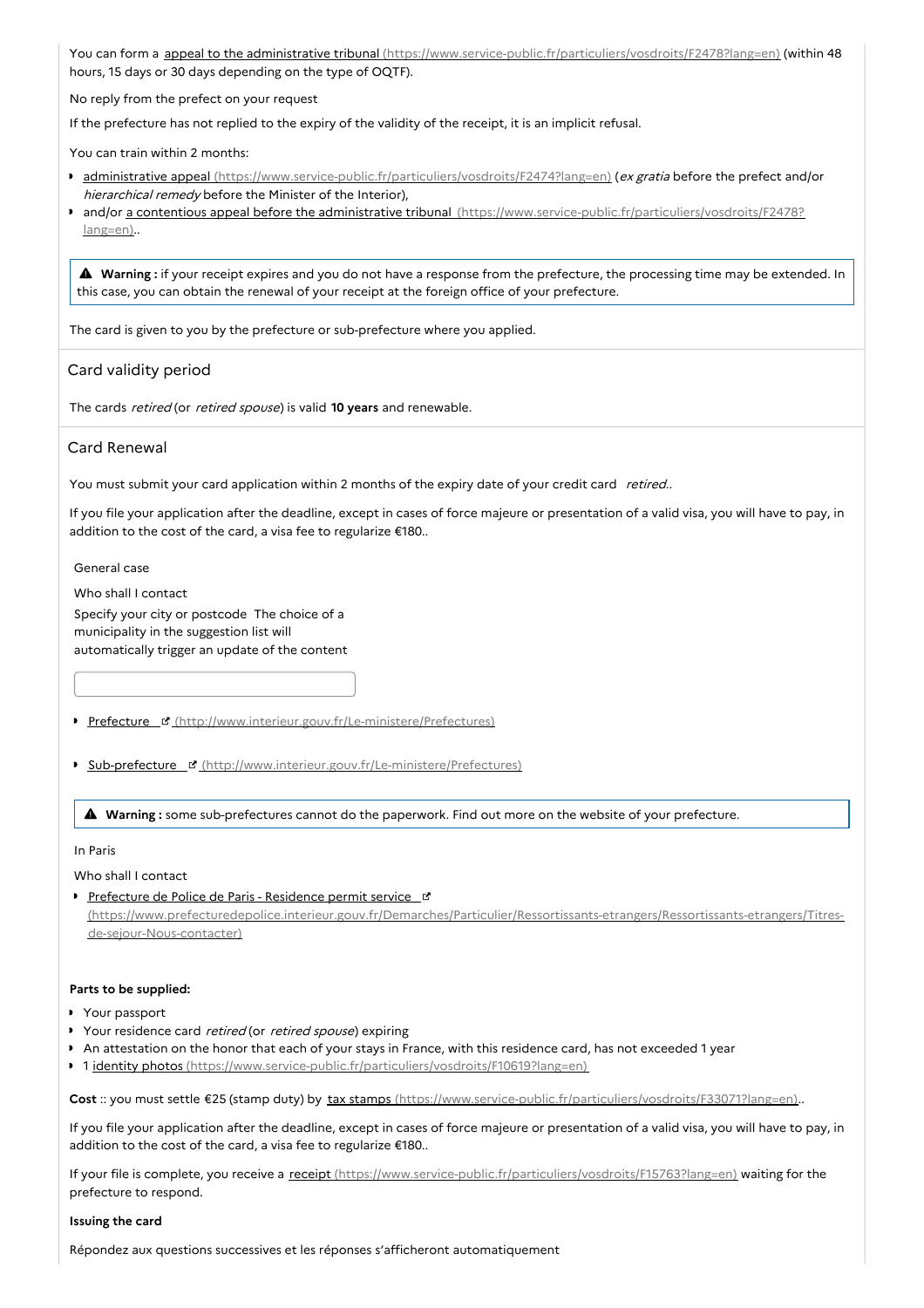Your request is accepted

If your application is accepted, you are summoned to the prefecture for the issue of the title.

Your request is denied

If the prefect has notified you of the refusal

The prefect's decision is yours notified by reasoned letter (explicit decision). Such refusal shall be accompanied, unless otherwise provided, by obligation to leave French territory (OQTF) [\(https://www.service-public.fr/particuliers/vosdroits/F18362?lang=en\)](https://www.service-public.fr/particuliers/vosdroits/F18362?lang=en) fixing the country to which you will be returned.

You can form a appeal to the administrative tribunal [\(https://www.service-public.fr/particuliers/vosdroits/F2478?lang=en\)](https://www.service-public.fr/particuliers/vosdroits/F2478?lang=en) (within 48 hours, 15 days or 30 days depending on the type of OQTF).

No reply from the prefect on your request

If the prefecture has not replied to the expiry of the validity of the receipt, it is an implicit refusal.

You can train within 2 months:

- **administrative appeal** [\(https://www.service-public.fr/particuliers/vosdroits/F2474?lang=en\)](https://www.service-public.fr/particuliers/vosdroits/F2474?lang=en) (ex gratia before the prefect and/or hierarchical remedy before the Minister of the Interior),
- and/or a contentious appeal before the administrative tribunal [\(https://www.service-public.fr/particuliers/vosdroits/F2478?](https://www.service-public.fr/particuliers/vosdroits/F2478?lang=en) lang=en)..

 **Warning :** if your receipt expires and you do not have <sup>a</sup> response from the prefecture, the processing time may be extended. In this case, you can obtain the renewal of your receipt at the foreign office of your prefecture.

The card is given to you by the prefecture or sub-prefecture where you applied.

## Abroad

## What is it about?

The residence card retired or retired spouse allows you to enter France at any time for stays of **maximum duration of 1 year** without having to apply for a visa. She doesn't allow working there.

**FYI**: once the holder of the residence card mention *retired*, if you wish to re-establish your usual residence in France, you have the right to request a resident card [\(https://www.service-public.fr/particuliers/vosdroits/F2208?lang=en\)](https://www.service-public.fr/particuliers/vosdroits/F2208?lang=en)..

## Who is involved?

You are affected if you meet all of the following conditions:

- ▶ You are a foreigner
- You have resided in France with a resident card ( resident card [\(https://www.service-public.fr/particuliers/vosdroits/F2208?lang=en\)](https://www.service-public.fr/particuliers/vosdroits/F2208?lang=en) or EU long-term resident card [\(https://www.service-public.fr/particuliers/vosdroits/F17359?lang=en\)](https://www.service-public.fr/particuliers/vosdroits/F17359?lang=en) or former 3-year ordinary resident card or 10-year preferred resident card)
- You have established (or are establishing) your habitual residence abroad
- You have a pension from a French basic social security scheme.

Your spouse can obtain a residence card retired spouse whether he/she resided regularly resident with you in France.

**Please note :** if you European, you are not required to hold a residence card and are not concerned.

## Card request

You must submit your card application to the **French consular authorities** in your country of residence.

Who shall I contact

Visa Service (French Embassy/Consulate abroad) [d] [\(https://france-visas.gouv.fr/web/france-visas/ma-page-pays?](https://france-visas.gouv.fr/web/france-visas/ma-page-pays?caller=depotVisas) caller=depotVisas)

If your file is complete, you receive a receipt [\(https://www.service-public.fr/particuliers/vosdroits/F15763?lang=en\)](https://www.service-public.fr/particuliers/vosdroits/F15763?lang=en) waiting for the prefecture to respond.

#### **Issuing the card**

Répondez aux questions successives et les réponses s'afficheront automatiquement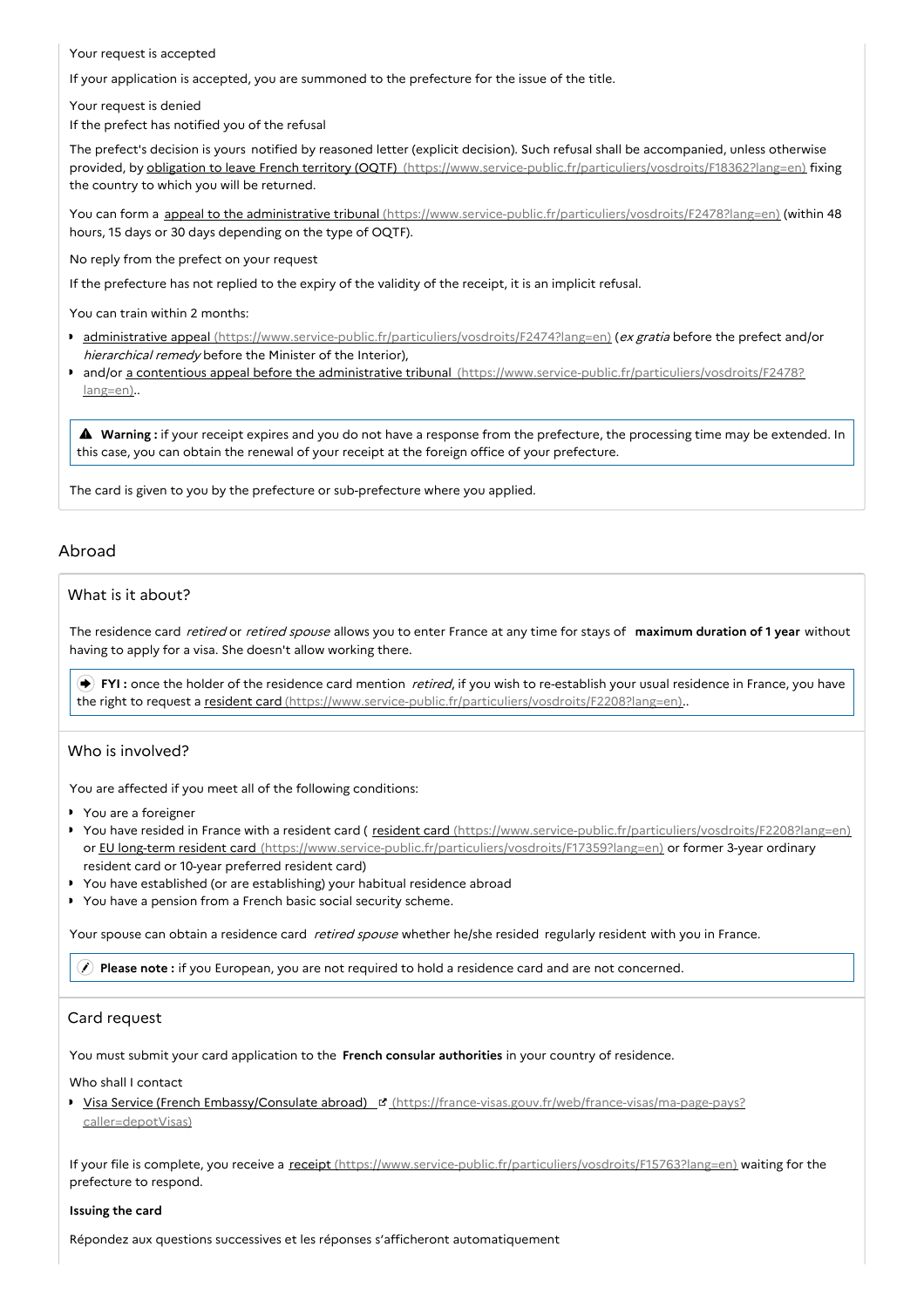Your request is accepted

If your application is accepted, you are summoned to the prefecture for the issue of the title.

Your request is denied

If the prefect has notified you of the refusal

The prefect's decision is yours notified by reasoned letter (explicit decision). Such refusal shall be accompanied, unless otherwise provided, by obligation to leave French territory (OQTF) [\(https://www.service-public.fr/particuliers/vosdroits/F18362?lang=en\)](https://www.service-public.fr/particuliers/vosdroits/F18362?lang=en) fixing the country to which you will be returned.

You can form a appeal to the administrative tribunal [\(https://www.service-public.fr/particuliers/vosdroits/F2478?lang=en\)](https://www.service-public.fr/particuliers/vosdroits/F2478?lang=en) (within 48 hours, 15 days or 30 days depending on the type of OQTF).

No reply from the prefect on your request

If the prefecture has not replied to the expiry of the validity of the receipt, it is an implicit refusal.

You can train within 2 months:

- administrative appeal [\(https://www.service-public.fr/particuliers/vosdroits/F2474?lang=en\)](https://www.service-public.fr/particuliers/vosdroits/F2474?lang=en) (ex gratia before the prefect and/or hierarchical remedy before the Minister of the Interior),
- and/or a contentious appeal before the administrative tribunal [\(https://www.service-public.fr/particuliers/vosdroits/F2478?](https://www.service-public.fr/particuliers/vosdroits/F2478?lang=en) lang=en)..

 **Warning :** if your receipt expires and you do not have <sup>a</sup> response from the prefecture, the processing time may be extended. In this case, you can obtain the renewal of your receipt at the foreign office of your prefecture.

## Parts to supply

Répondez aux questions successives et les réponses s'afficheront automatiquement

For "retired" card

- Your passport
- The justification you have established (or establish) your habitual residence abroad
- Extract of registration proving your rights issued by the organization paying your pension or your last tax certificate (or a photocopy of one of these documents if you do not have an original)
- **I** Justification for your residence in France with a resident card
- 1 identity photos [\(https://www.service-public.fr/particuliers/vosdroits/F10619?lang=en\)](https://www.service-public.fr/particuliers/vosdroits/F10619?lang=en)
- Declaration of non-polygamy if you are married and a national of a state that allows it

For the "pensioner spouse" card

- Your passport
- The justification you have established (or establish) your habitual residence abroad
- Copy of residence card *retired* or a certificate of entitlement issued by the organization paying your pension or your last tax certificate (or a photocopy of one if you do not have an original)
- Justification for your residence in France with your spouse
- <sup>1</sup> 1 *identity photos [\(https://www.service-public.fr/particuliers/vosdroits/F10619?lang=en\)](https://www.service-public.fr/particuliers/vosdroits/F10619?lang=en)*
- Declaration of non-polygamy if you are married and a national of a state that allows it

## Cost

You must pay €25 (stamp duty) by tax stamps [\(https://www.service-public.fr/particuliers/vosdroits/F33071?lang=en\)](https://www.service-public.fr/particuliers/vosdroits/F33071?lang=en)..

Stamps are requested when you agree to your request or when you hand over your card. Check with your prefecture.

## Card validity period

The cards retired (or retired spouse) is valid **10 years** and renewable.

## Card Renewal

Répondez aux questions successives et les réponses s'afficheront automatiquement

## If you are in France

You must submit your card application to the prefecture (or sub-prefecture) of your home (find out more on the prefecture's website) within 2 months before the expiry date of your card retired (or retired spouse).